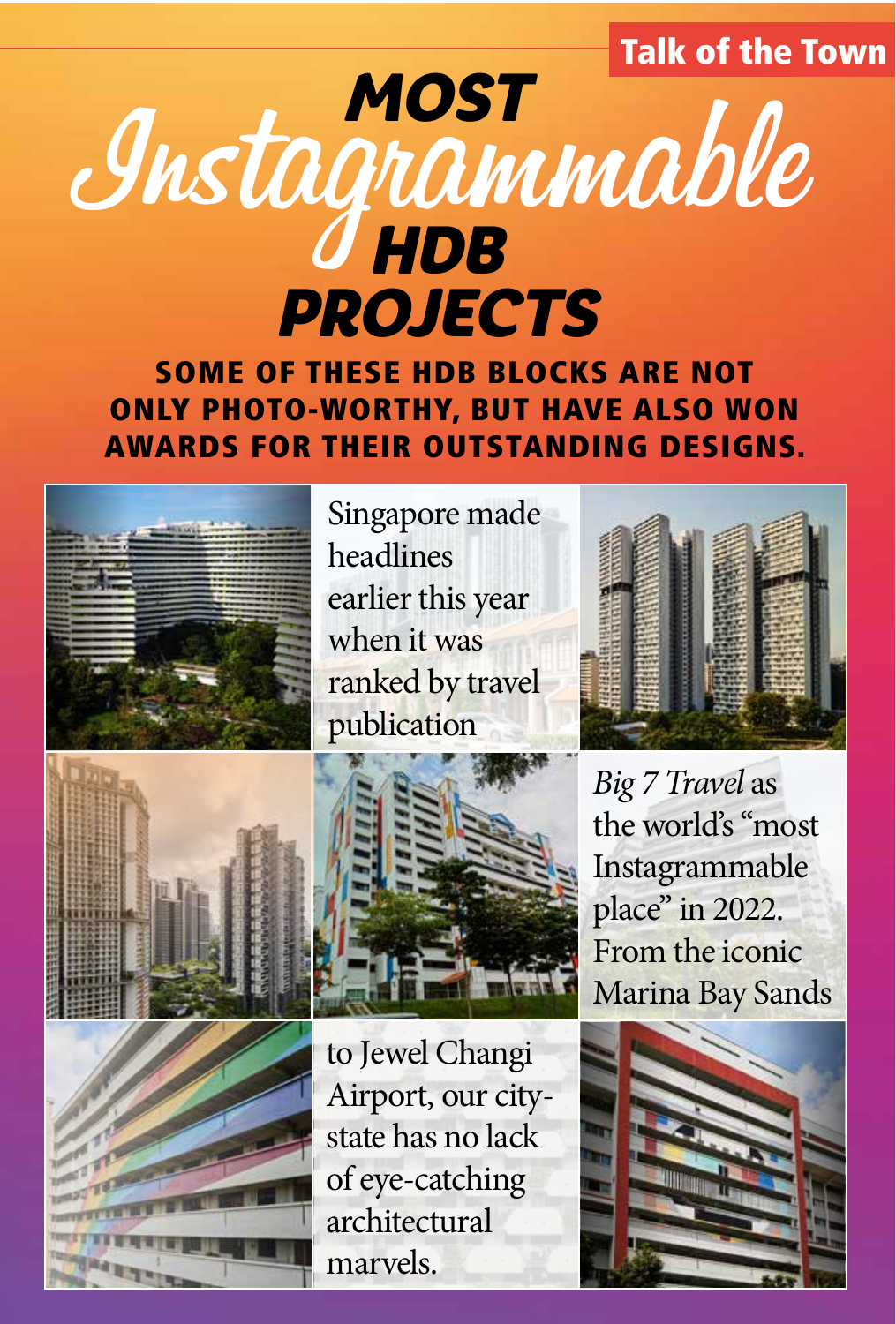However, it is not just these grandiose buildings that deserve the spotlight.

A number of HDB developments, which come in myriad styles and designs, have also been making waves on social media platforms — thanks to avid photographers who have captured their full glory for all to see.

Read on for a list of photogenic HDB blocks that are worth hunting down so you can immortalise them in your photo album and your mind's eye!

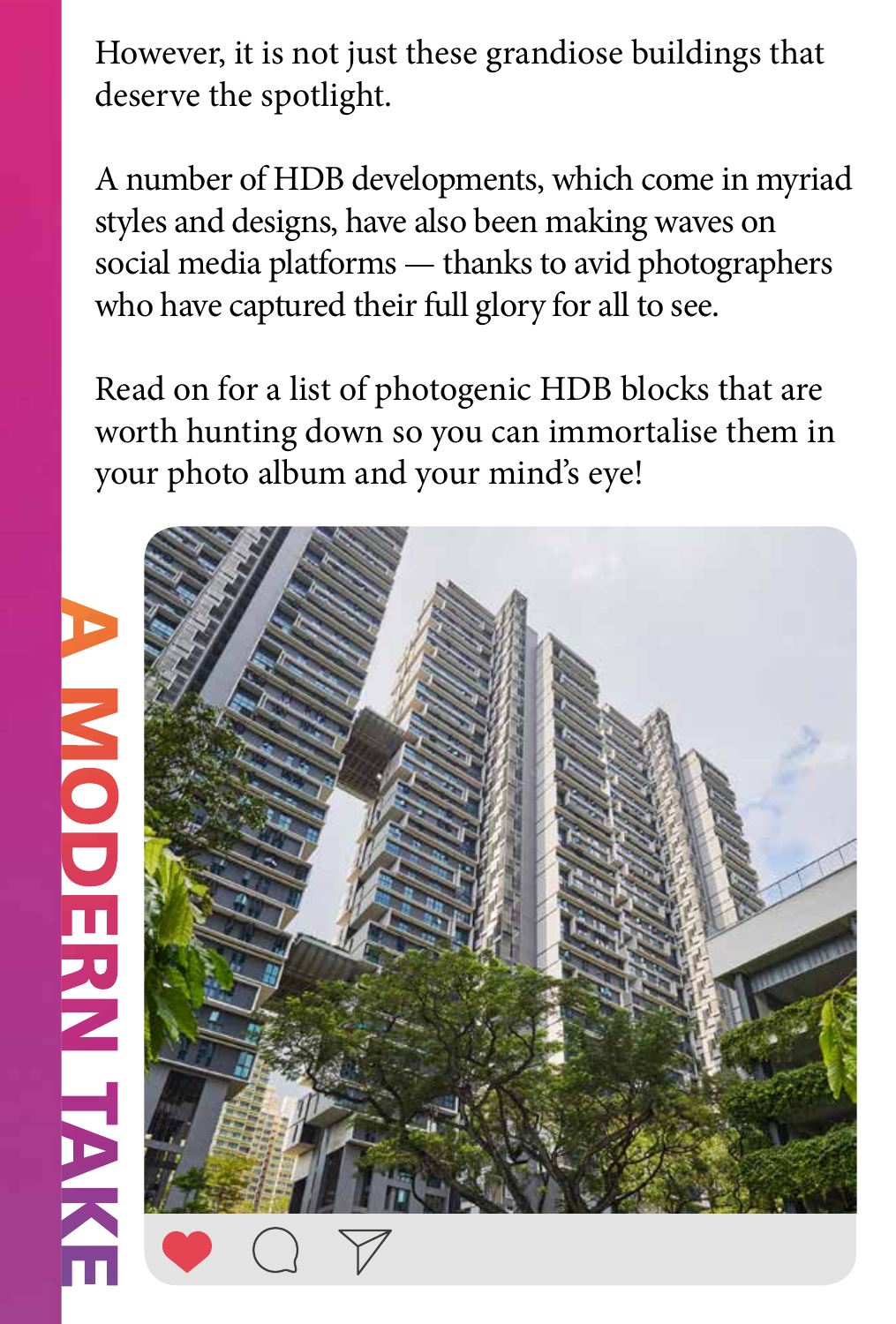#### **Dawson Estate**

The Dawson Estate in Queenstown was among the first few towns identified for comprehensive redevelopment under the Remaking Our Heartland programme in 2007. New-generation public housing projects were launched as part of the renewal, with SkyVille @ Dawson and SkyTerrace @ Dawson completed in 2015. SkyParc @ Dawson is the latest addition to this development and one of the 2021 HDB Design Award winners.

Built with a 'housing-in-a-park' concept, the Dawson precinct is flush with greenery that has been carefully integrated so that residents can experience living close to nature. The blocks adopt modern designs in both colour and architectural form, thus creating a striking visual contrast against the rich green of the surrounding vegetation.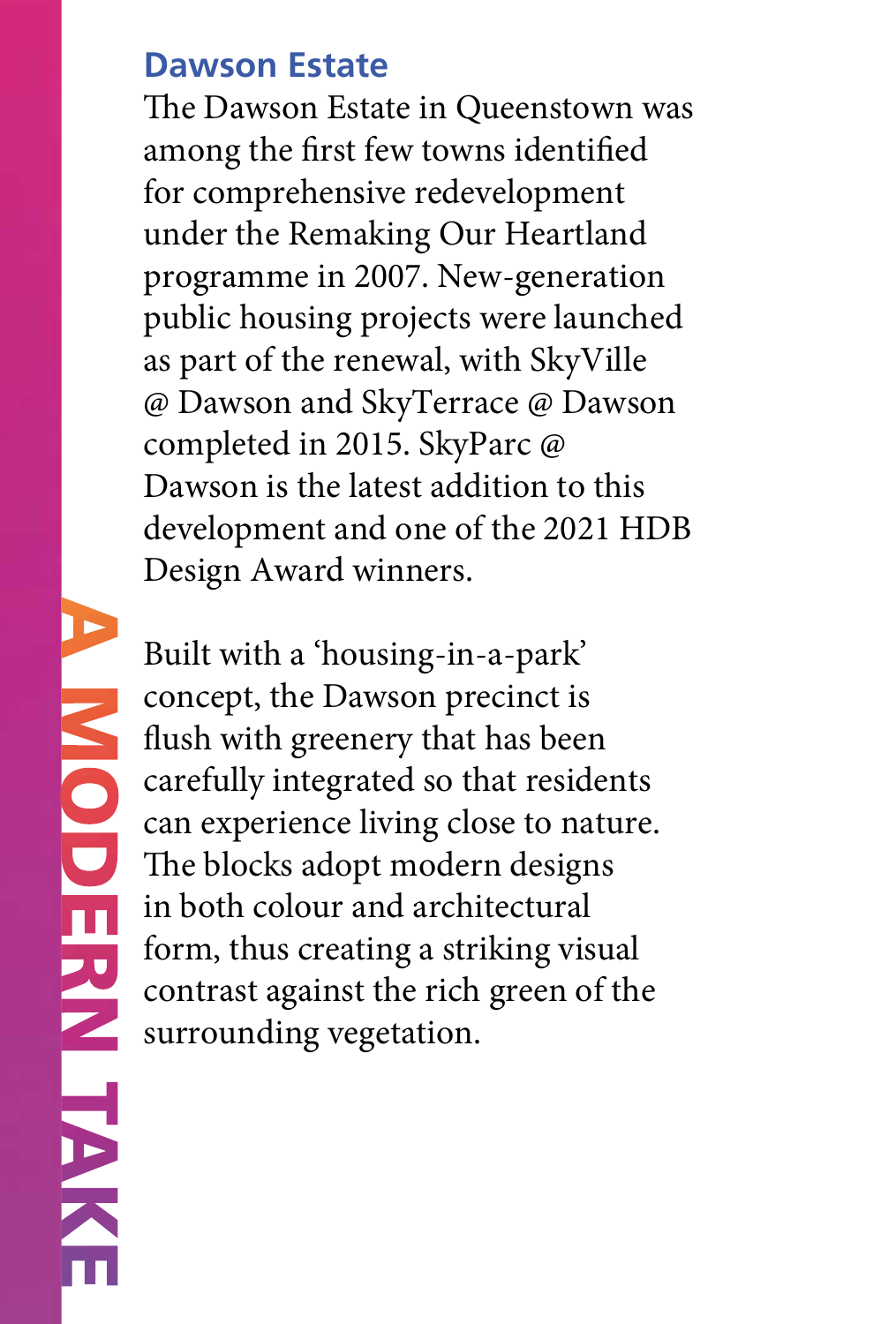**NODERNIT** 



#### **EastLink I and II @ Canberra**

This development is a photographer's playground, where creative camera angles and framing perspectives can be explored. Its design is inspired by the town's history as a naval base — the linkways curve gently like waveforms and the building facades feature undulating bands that bring to mind the constant movement of the sea. The verdant housing project is also dotted with nautical-themed playgrounds. EastLink I and II @ Canberra is a winner of the 2021 HDB Design Award (Mixed Development).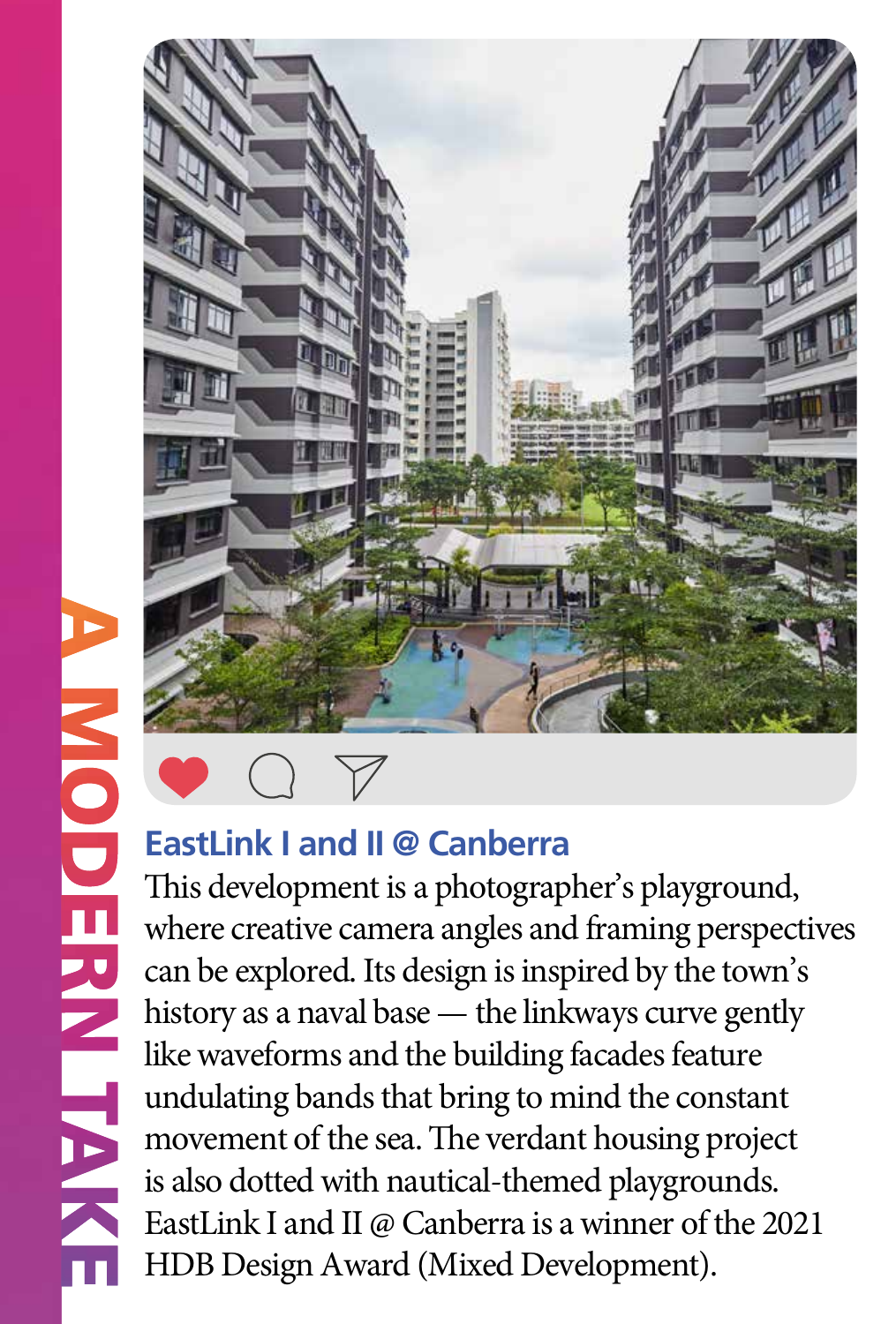

One of the winners of the 2020 HDB Design Award (Housing), St. George's Towers is a Build-To-Order (BTO) project that adds vibrancy and diversity to the mature estate of Kallang Whampoa. This contemporary-looking development is flanked by HDB blocks built from the 1970s to 1990s, which are simpler and more utilitarian in design, reflecting the evolution that accompanies the passage of time.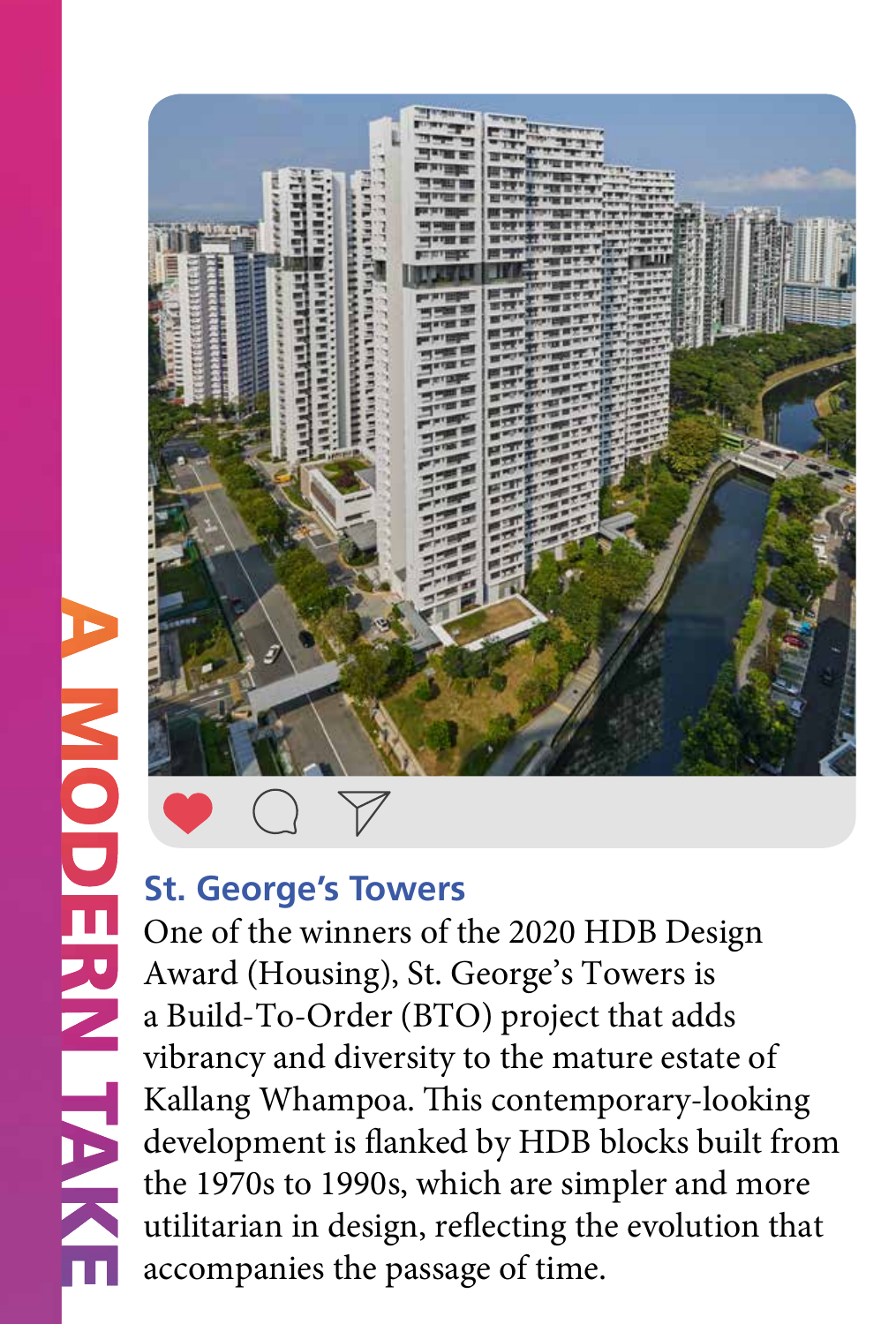

#### **Waterway Terraces I and II**

The design of Waterway Terraces pay homage to the terraced rice fields of Asia, with Waterway Terraces I being the first public housing project along Punggol Waterway. Completed in 2015, a core design element of the development was to connect the buildings and the man-made waterway. This was realised by the shape and orientation of the blocks, along with the cascading landscaped terraces of the roofing, which give the visual illusion of 'flowing blocks'.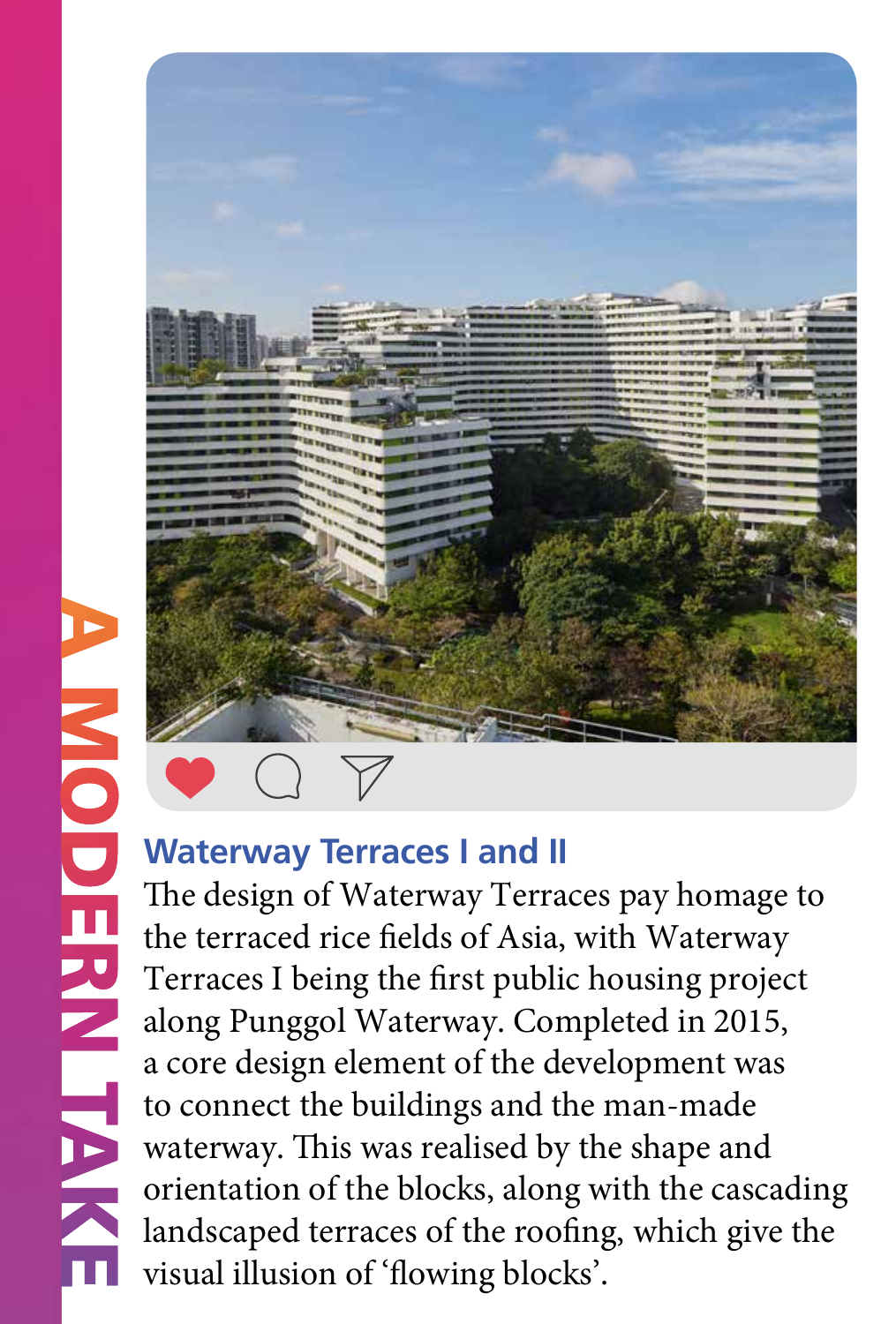

#### **The Pinnacle@Duxton**

Completed in 2009, this cluster of sophisticatedlooking buildings is the tallest HDB development in Singapore. Comprising seven blocks linked by skybridges at the 26<sup>th</sup> and 50<sup>th</sup> storeys, The Pinnacle@Duxton is a landmark that is hard to miss in the Central Business District. The juxtaposition of its modern facade against the old shophouses in nearby Chinatown and Tanjong Pagar makes it exceptionally photo-worthy.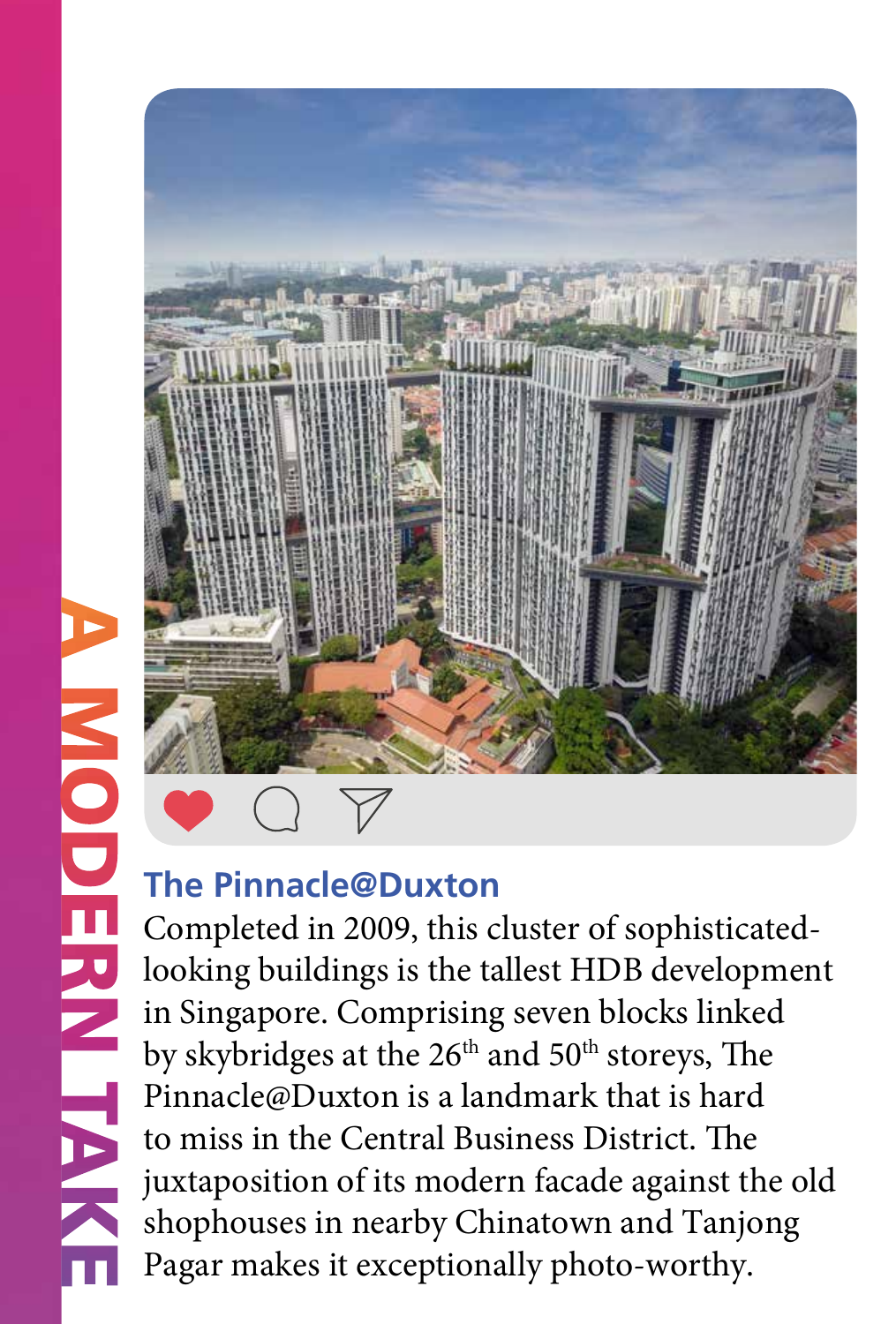

### **Block 9, Selegie Road**

Every year around National Day, photographers flock to this geometry-inspired block for a shot of the building facade with Singapore flags hung over the parapet wall outside each unit. Beyond its noteworthy appearance, it is also among HDB's earliest forays into highrise public housing, officially launched in 1963 by then-Prime Minister Lee Kuan Yew. The 20-storey block was one of the tallest buildings in Singapore when it was completed.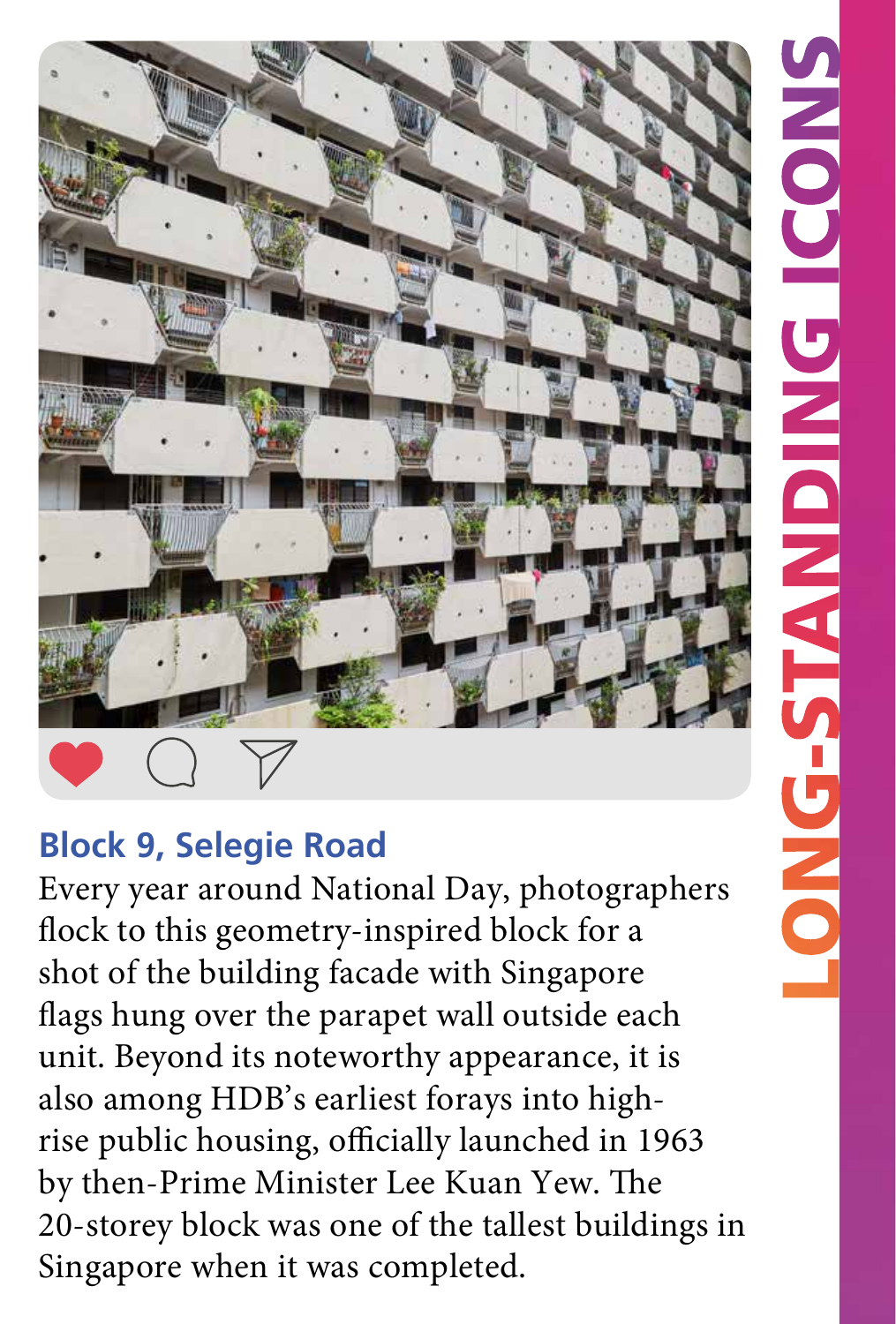

# **Block 418, Tampines Street 41**

There was a time when television programmes did not run for 24 hours and streaming services did not yet exist. At the end of the day's programming, viewers would see a test screen on their TVs that resembles the image painted on several HDB blocks in Tampines. When the blocks were due to be repainted, residents voted to retain this nostalgic design, which has become an icon of this area.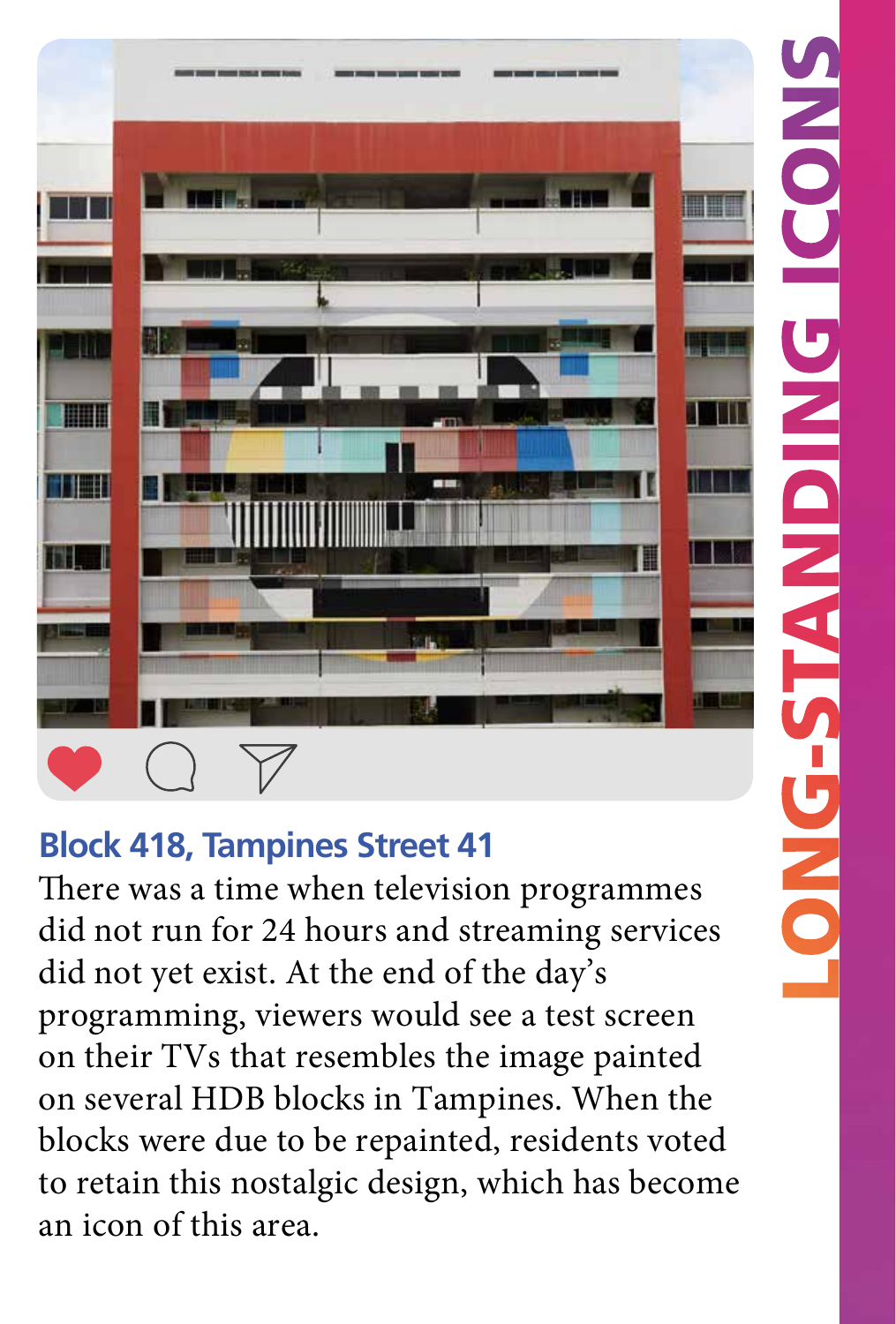

# **Blocks 1 to 7, Teck Whye Avenue**

Singapore may be a concrete jungle, but look closely and you will find art almost everywhere in the city. At Teck Whye Avenue in Choa Chu Kang, some HDB blocks can't help but draw attention with their colourful facades. Art aficionados will recognise the multi-hued grids that are inspired by Dutch artist Piet Mondrian's paintings in the 1920s and 1930s. In 2020, several HDB blocks at MacPherson Estate were also painted with a similar design.